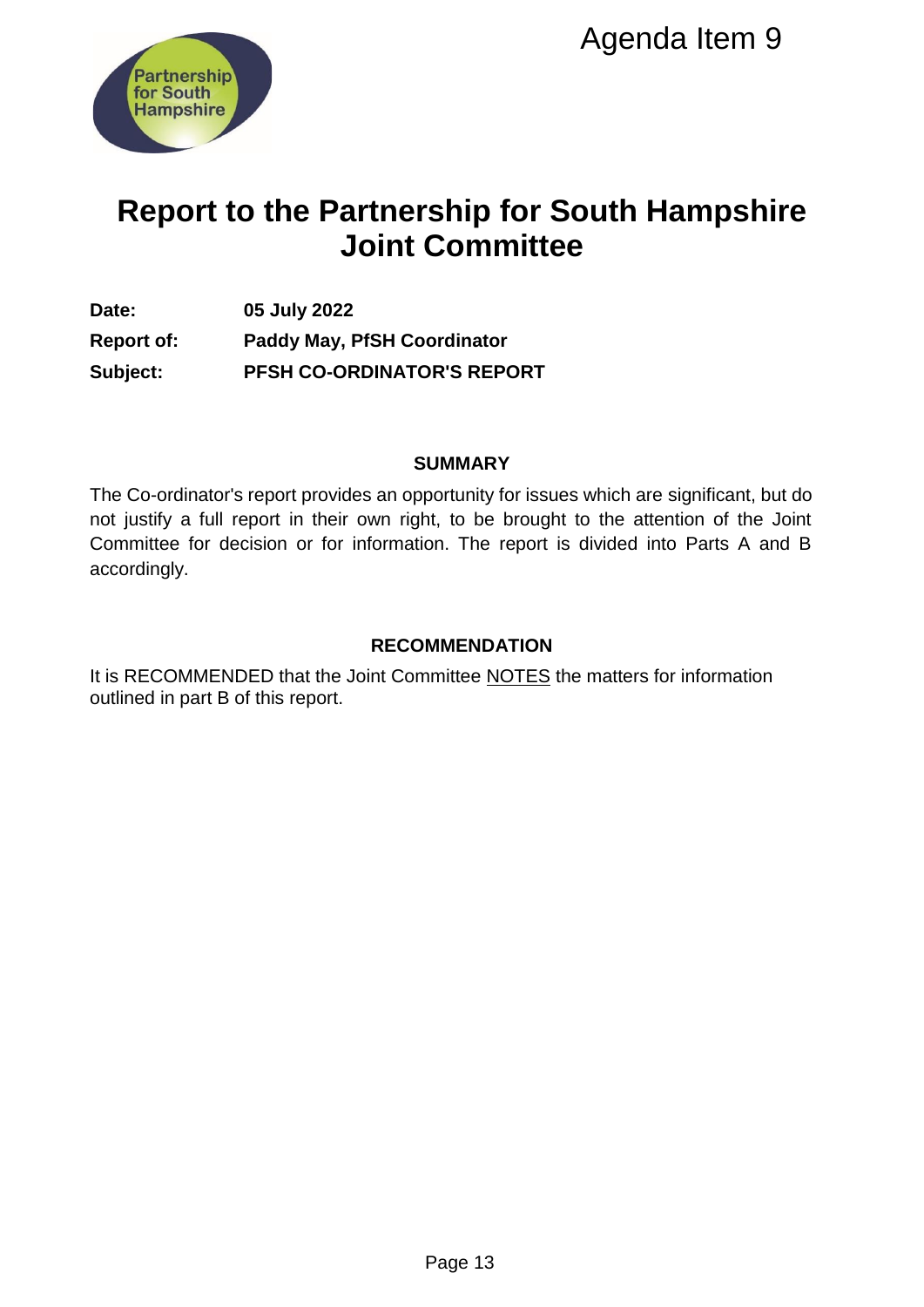#### **PART A: MATTERS FOR DECISION**

There are no matters for decision.

## **PART B: MATTERS FOR INFORMATION**

#### **1. Strategic Flood Risk Assessment**

- 1.1 In 2020, at the request of member local authorities, PfSH commissioned the preparation of an updated Strategic Flood Risk Assessment (SFRA) for the PfSH region. This work is wholly funded by local authority contributions from all those wishing to be covered by the work (all PfSH member local authorities except East Hampshire District Council).
- 1.2 A SFRA is part of the evidence base for the local plan and collates information on all known sources of flooding that may affect existing or future development. Officials considered that a complete refresh of the existing SFRA is needed to assist in the review and preparation of local plans in compliance with Section 14 of the National Planning Policy Framework (NPPF, 2021). The current SFRA for the PfSH area was completed in 2007, with subsequent interim updates and reviews in 2012 and 2016. As such, the document and mapping are now out of date, if taking account of legislation and policy changes, as well as updates to evidence, modelling and mapping of flood risk.
- 1.3 Following a full procurement process led by Portsmouth City Council, AECOM was awarded the contract to undertake the work and an inception meeting took place on 10 March 2021.
- 1.4 Since the inception meeting with members of the PfSH Steering Group that had been convened to maintain oversight of the work (local authority planning officials, coastal partners, PfSH and Environment Agency), AECOM is progressing the work well. Most of the modelling work has now been completed and is currently going through an internal quality assurance process, and once completed, will be shared with the PfSH SFRA Steering Group. The Steering Group also approved additional modelling scenarios to meet recently updated guidance on SFRA's issued by the Environment Agency.
- 1.5 Work is expected to complete on the SFRA, including modelling and mapping, in September 2022.

## **2. Options for Expanding Bird Aware Solent's Remit**

2.1 There are several new areas of environmental policy coming up in the next few years as part of the government's ambition to deliver nature recovery and respond to the climate crisis. In September 2021 Natural England brought a discussion paper to the PfSH Planning Officers Group (POG) asking it to consider the challenges, opportunities, and appetite of members to deliver these policy objectives by taking a strategic approach delivered by building upon the Bird Aware Solent model.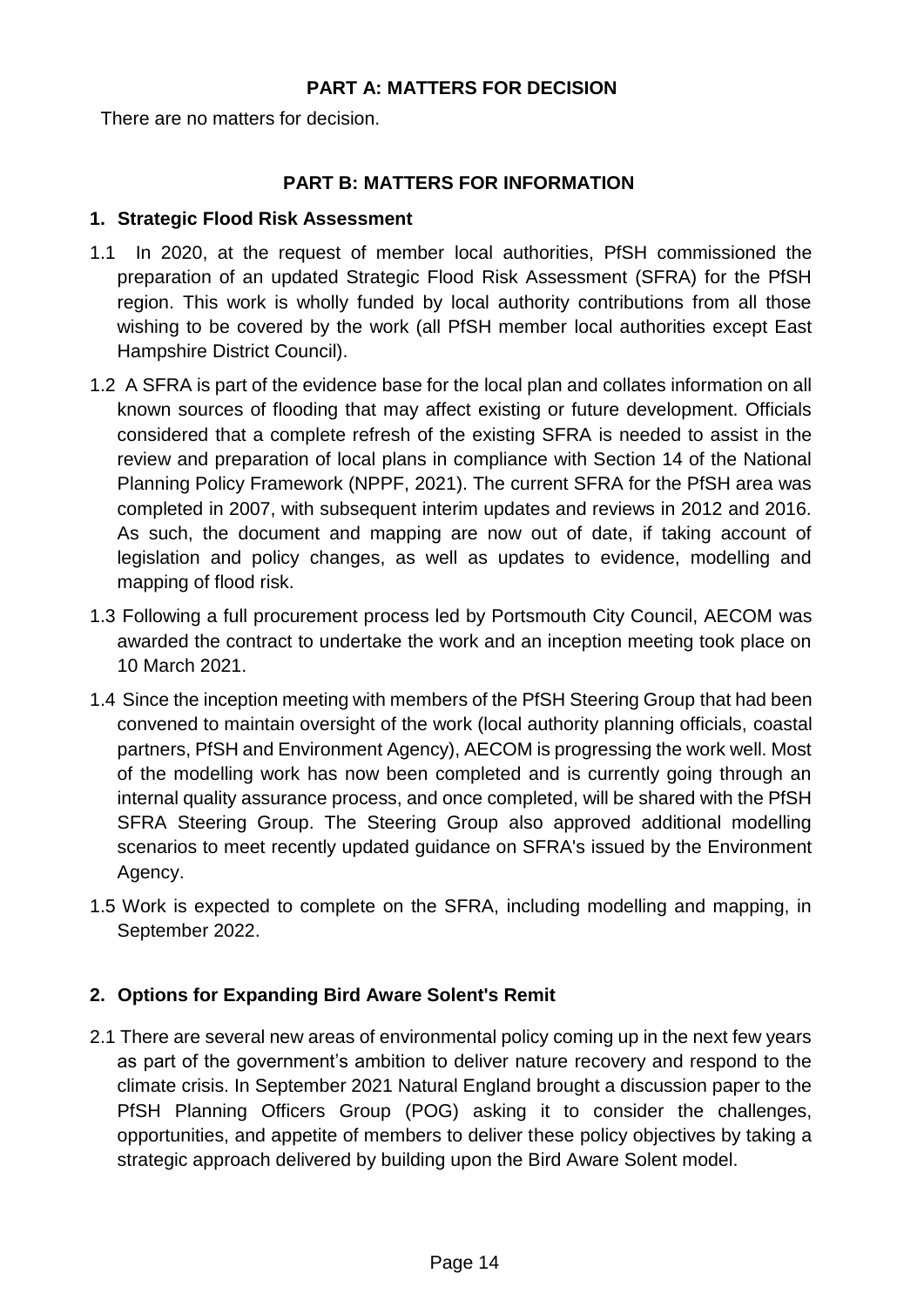- 2.2 The basic premise of Natural England's proposal is that expansion of the Bird Aware Solent model, to include several new policy areas, could have several advantages. Bird Aware Solent is already established, is cost effective, works well and is delivering its environmental objectives. By expanding its remit, it might be possible for it to do far more and get better results. An expanded Partnership could bring together various sources of funding and use a greater range of policy levers to develop and secure a pipeline of new and improved sites across southern Hampshire. Having a partnership solely focussed on this remit could make it easier, simpler, and more cost-effective for developers and local planning authorities to deliver their environmental policy objectives. From an environmental perspective we believe this could deliver better quality, strategically located sites at a significant scale which make a significant contribution towards improving the environment for wildlife and people to enjoy.
- 2.3 Natural England considered that several areas of policy could be within scope, such as biodiversity net gain (BNG), climate change mitigation (relating to natural environment enhancement such as tree planting schemes and other habitat restoration proposals), nutrient pollution, natural flood management, Solent Wader and Brent Goose Strategy sites, bird disturbance, green Infrastructure, protected species district level licensing.
- 2.4 In addition, the Natural England proposals were considered within the Bird Aware Partnership in light of discussions around COP26, and at the meeting of PfSH Joint Committee in February this year, Cllr Woodward noted the similarity of some of the current work areas of both Bird Aware and the Solent Waders and Brent Goose Strategy - and how closer working and governance may be beneficial.
- 2.5 PfSH POG has formed a task and finish steering group, formed of local authority planning policy officers, the Bird Aware Partnership manager, the PfSH Strategic Environmental Planner and representatives from Natural England and the Hampshire and Isle of Wight Wildlife Trust. The steering group met in early March and is charged with developing a recommendation for POG's consideration, and ultimately PfSH Joint Committee. The group agreed that significant environmental activity is already happening locally - both in terms of environmental mitigation projects relating to the habitats regulations (e.g. Brent Goose and Solent Waders Strategy, Solent and New Forest Avoidance and Mitigation Strategy, nutrient mitigation) which can be seen as reactive. However, there was also a proactive agenda in relation to strategic landbased solutions for biodiversity net gain, nature recovery strategies, which could be viewed as requiring a more proactive response. The idea of multi-functionality and benefit stacking was discussed, and reference made to the DEFRA Solent Nutrient Market pilot.
- 2.6 It was felt by the group that *before* the potential for an expanded role for Bird Aware, or an alternative approach, could be considered, a steer is required from POG as to the sorts of topics that could be covered. The discussion note prepared for the meeting included reference to many of these, but also recognised the direction of travel at the national level towards a greater consideration of environmental matters in planning. There are choices about how proactive PfSH might want to be; are we focussed on reacting to habitats regulations, the Environment Bill, or do we want to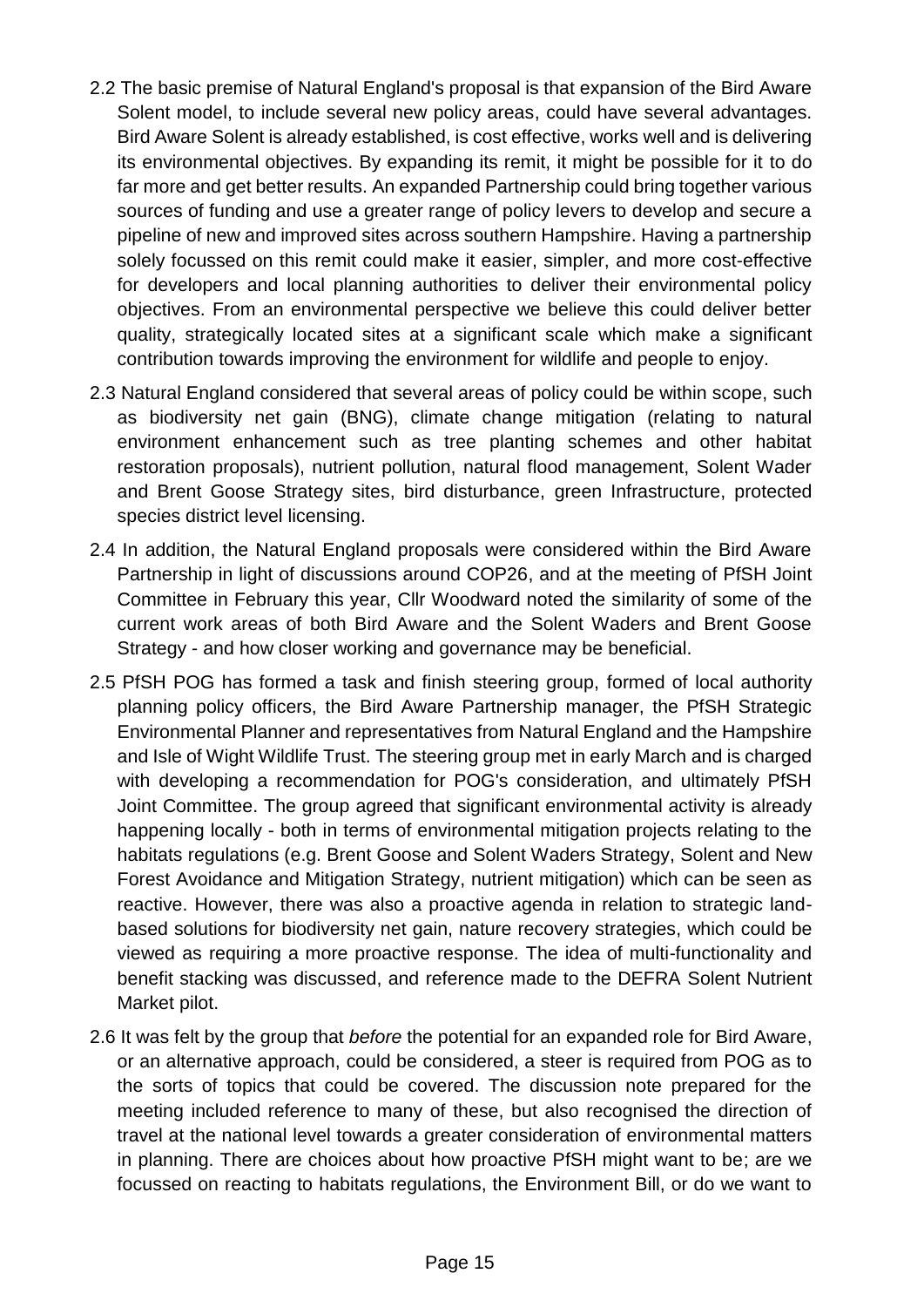go further bringing in strategic land-based solutions to climate change? It was considered that this was fundamental to the scope of any extended role of any organisation or group involved in environmental mitigation for development in the subregion.

- 2.7 It is clear that there are several groups and organisations operating in the Solent subregion on the topic of environmental mitigation/enhancement. These include;
	- Biodiversity Net Gain Group (chaired currently by PfSH SEPO)
	- Local Nature Partnership (attended by PfSH SEPO)
	- PfSH itself through the spatial strategy and green belt/green infrastructure work
	- The Greenprint for South Hampshire initiative
	- Hampshire and Isle of Wight Wildlife Trust
- 2.8 A strong understanding of the organisations/groups involved in the topic subregionally is required to inform further discussion and avoid duplication of effort. PfSH also needs to develop a strong vision for this work - so that it can determine how best to implement what it wants to achieve. The work will also need to consider how to align with the proposed local nature recovery strategy work which is being looked at on a Hampshire and Isle of Wight geography with Hampshire County Council as the lead body.
- 2.9 At the time of writing, members of the steering group plan to undertake a stakeholder mapping exercise, to provide clarity around existing activity, and propose a 'vision' for consideration by POG at its meeting on 8 July. Further update reports will come back to the Joint Committee on this policy area.

# **3. Strategic Recreation and Mitigation Partnership (Bird Aware) Key Performance Indicators (KPIs)**

The below covers the period 1 January to the end of May 2022.

The Rangers delivered:

| • Site Visits                      | 321  |
|------------------------------------|------|
| • People interacted with on-site   | 4657 |
| $\bullet$ Events                   | 37   |
| • People interacted with at events | 1067 |

Additional input has also been given to communications work which is led by the campaigns and engagement officer. Together the team has achieved the following:

# **Facebook**

- Number of fans 2,466 (up by 581, +30.8%)
- Number of followers 2,872 (up by 417, +17%)
- Accounts reached 147,093 (+67.8% compared to preceding 5 months)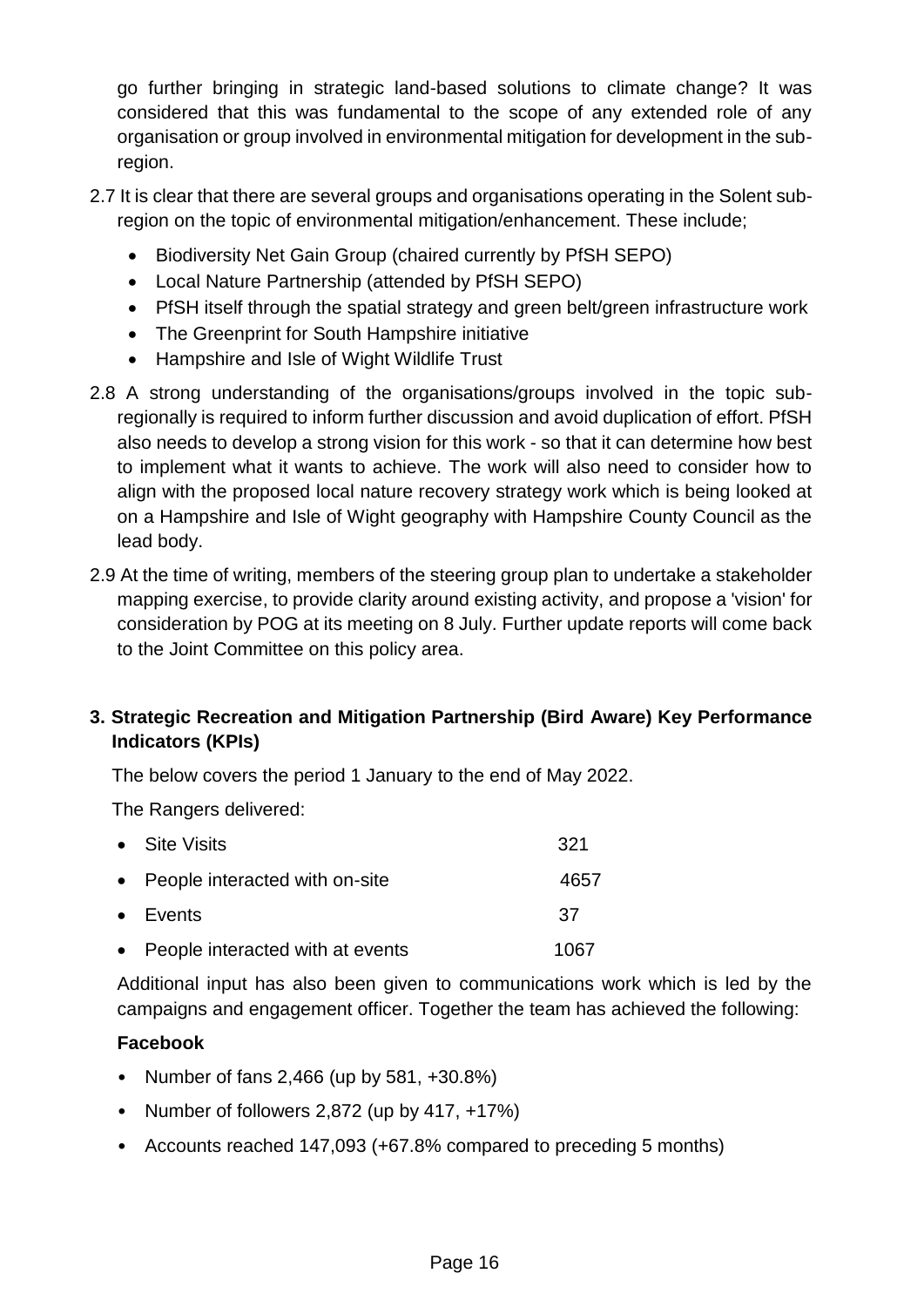• Engagement – engagement excluding clicks 8,715 (6,467 reactions, 645 comments, 566 shares, 1,037 other engagements)

## **Twitter**

- Number of followers 2,703 (up by 129, +6.33%)
- 123,200 impressions
- Engagement: 2,384 total engagement (1,818 likes, 340 retweets)

## **Instagram**

- Number of followers 2,063 (up by 246, +13.5%)
- Accounts reached: 31,907 (+131.4% compared to preceding 5 months)
- Engagement: 8,018 likes, 97 comments

## **Other Campaigns and Engagement highlights include:**

- Launch of the first in the series of codes of conduct: wildlife-aware beach cleans
- First newsletter issued to around 350 subscribers in March (93% opening rate, 43% click rate). Currently at 775 subscribers with next edition due in June
- 12 blog posts, five press releases, monthly radio interviews with Express FM
- Rolling campaign to promote winter season events calendar achieved over 2,000 clicks and reach of 32K
- Promotion of individual spring events achieved 375 clicks and a reach of 23K

# **4. Update on the Green Print for South Hampshire Initiative**

- 4.1 The Greenprint project is now focusing on developing a plan of action to help realise the priorities and related outcomes agreed by the Joint Committee on 14 February.
- 4.2 Members will recall that the project has been supported by the University of Southampton through the secondment of postgraduate students. A third student, Karolina Zarzyczny, joined the Team at the beginning of May for three months. She will be meeting with a wide range of people over the next few weeks to identify possible actions.
- 4.3 The Communities of Practice the groups of experts in each priority area drawn from across sectors – will be re-convened in late June and early July to review the 'longlist' of possible actions with a view to determining what recommendations will be brought to the Joint Committee in the autumn. Before that report comes to Members it will be further reviewed by officers from across PfSH Member councils and other project partners to ensure those emerging recommendations are consistent with the broader policy direction and priorities of local councils and others.
- 4.4 The Joint Committee will have the opportunity to consider those recommended actions at their meeting on 27 September.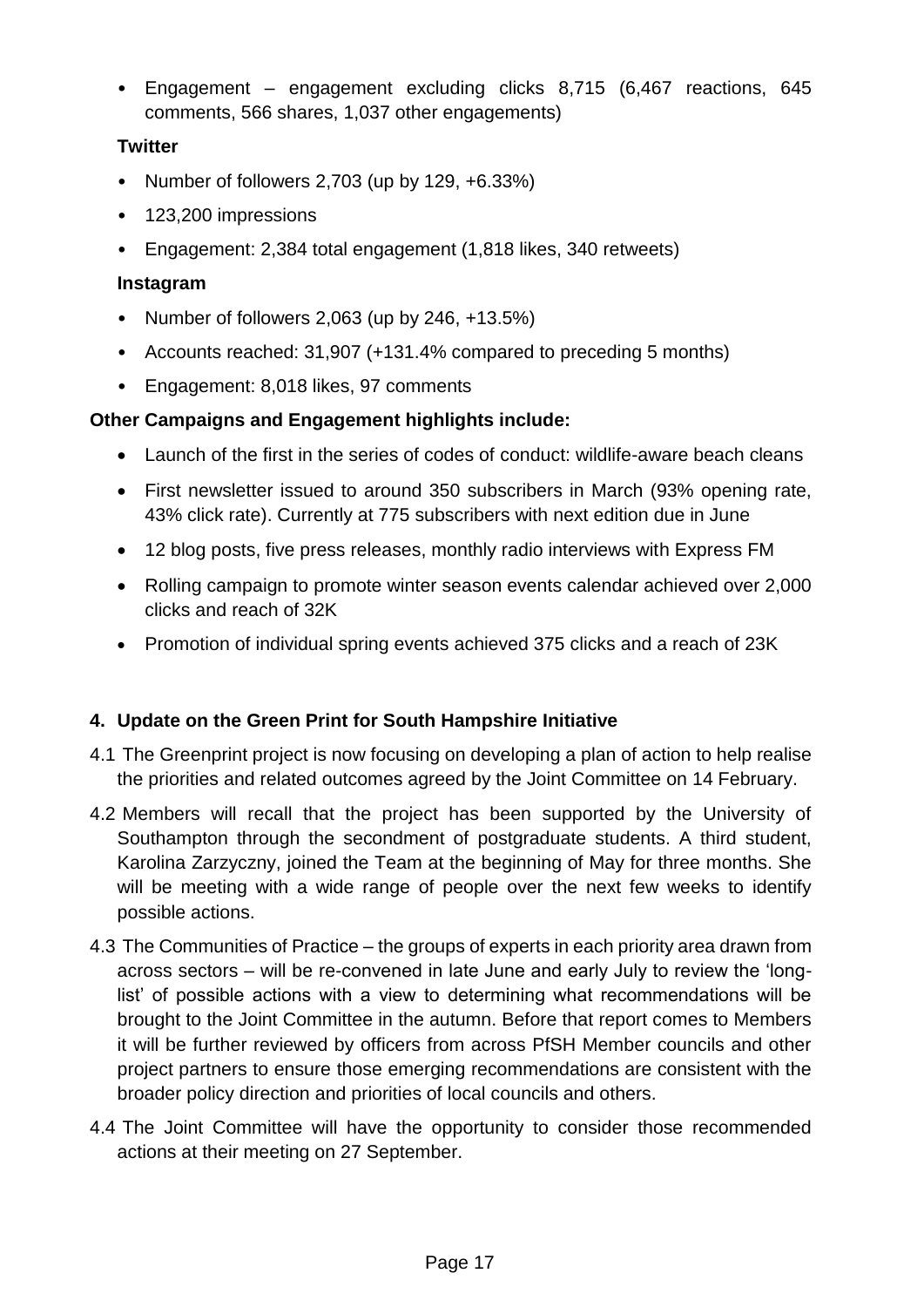4.5 Members may also have noticed that the Greenprint project was represented at the Solent Summit in early June, where a small stand helped to introduce attendees to the project's and PfSH's aspirations for a green recovery. The project fits well with the objectives of the Solent Freeport and Solent Strategy, both launched at that event. This was an excellent opportunity to introduce a wider range of organisations to Greenprint.

## **5. Culture, Creative Industries and the Built Environment Themed Panel**

## Southern Policy Centre, Culture and Creative Economy Workshops

- 5.1 Following Joint Committee agreement at its meeting on 14 February, the PfSH has commissioned The Southern Policy Centre to run two workshops to review opportunities for partnership working to support the development of the culture and creative economy in South Hampshire. The first workshop on the 10 June focussed on vision, the second on the 15 July will focus on the mechanics of the operation of future working.
- 5.2 Invitations have been sent to partner local authorities, universities, further education colleges, business support organisations, creative industry networks, and other cultural organisations. The event will provide an opportunity for linking key initiatives (including the Arts Council England priority places - Isle of Wight, Portsmouth, Gosport, New Forest Rushmoor - with business led initiatives such as Tech Solent and Digital South.
- 5.3Joint committee will be updated on the outcome of the workshops at its meeting in September.

## Solent Quality Place Awards.<https://solentqualityplaceawards.org.uk/>

- 5.4 Nominations for the Solent Design Awards 2022 opened on 9 May and closed on 27 May. 16 entries have been submitted. The focus of the awards is on excellent placemaking. The judges are looking for examples of development which enhance the sense of place and belonging within a locality.
- 5.5 In addition to highlighting architectural and engineering excellence, the awards seek to recognise developments that contribute to improving the economic, social, cultural and environmental life of those who live, work, learn and relax within the Solent region. The Solent Quality Place Awards have been run by the Partnership for South Hampshire since 2010, with previous winners including the West Quay South complex in Southampton and the Hot Walls area in Portsmouth.
- 5.6 The judges determined a shortlist of entries in June. The public vote for the People's Choice Award will take place in July/August. The award winners will be announced in September.